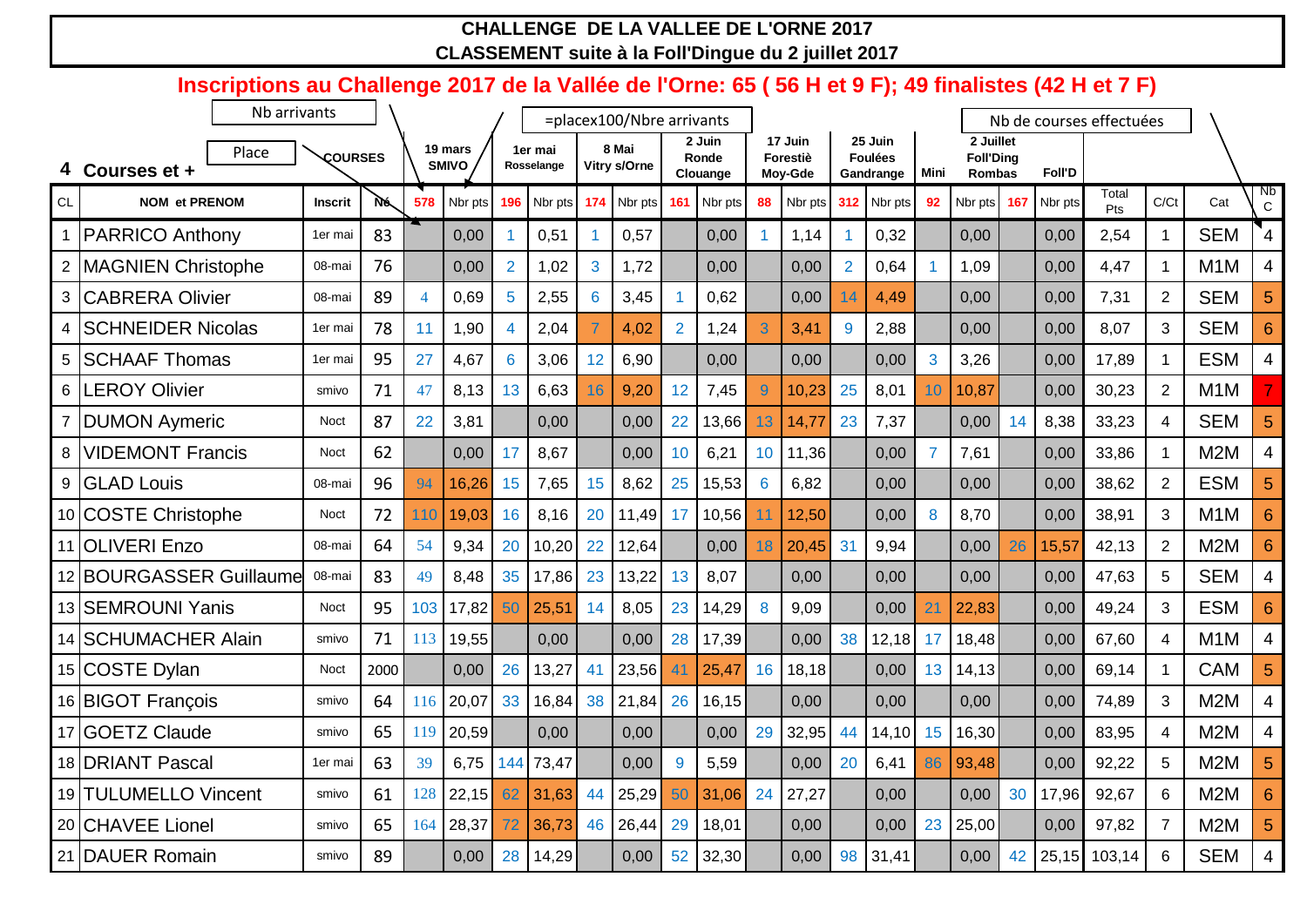| 22 GENEVE Christophe    | 1er mai     | 65 |     | 0,00                          | 54  | 27,55               | 59  | 33,91     | 51  | 31,68                         |    | 0,00  | 82  | 26,28           | 25 | 27,17 |     | 0,00  | 112,68           | 8               | M <sub>2</sub> M | 5               |
|-------------------------|-------------|----|-----|-------------------------------|-----|---------------------|-----|-----------|-----|-------------------------------|----|-------|-----|-----------------|----|-------|-----|-------|------------------|-----------------|------------------|-----------------|
| 23 FUCHS Frédéric       | 08-mai      | 75 | 174 | 30,10                         | 102 | 52,04               | 60  | 34,48     | 44  | 27,33                         | 43 | 48,86 | 77  | 24,68           |    | 0,00  | 120 | 71,86 | 116,60           | 5               | M <sub>1</sub> M |                 |
| 24 LHOPITAL Nathalie    | 08-mai      | 73 | 176 | 30,45                         | 57  | 29,08               | 63  | 36,21     |     | 0,00                          | 40 | 45,45 | 76  | 24,36           |    | 0,00  |     | 0,00  | 120,10           |                 | M <sub>1</sub> F | 5               |
| 25 KOUIDER Kaddour      | 1er mai     | 71 |     | 0,00                          | 49  | 25,00               | 49  | 28,16     | 53  | 32,92                         | 34 | 38,64 |     | 0,00            |    | 0,00  |     | 0,00  | 124,72           | 6               | M <sub>1</sub> M | 4               |
| 26 CARRIEU Jean-Claude  | <b>Noct</b> | 47 |     | 0,00                          |     | 0,00                | 58  | 33,33     | 43  | 26,71                         | 37 | 42,05 | 74  | 23,72           |    | 0,00  |     | 0,00  | 125,80           |                 | M4M              | 4               |
| 27 SCHMITT Fabrice      | <b>Noct</b> | 56 |     | 0,00                          | 64  | 32,65               | 65  | 37,36     |     | 0,00                          | 42 | 47,73 | 62  | 19,87           |    | 0,00  |     | 0,00  | 137,61           |                 | M3M              | 4               |
| 28 GARNICHE Chantal     | <b>Noct</b> | 61 |     | 0,00                          |     | 0,00                | 56  | 32,18     | 45  | 27,95                         | 44 | 50,00 | 88  | 28,21           |    | 0,00  |     | 0,00  | 138,34           |                 | M <sub>2</sub> F |                 |
| 29 GENEN Benoît         | 1er mai     | 69 | 290 | 50,17                         | 70  | 35,71               | 77  | 44,25     | 70  | 43,48                         | 54 | 61,36 | 109 | 34,94           |    | 0,00  |     | 42,51 | 156,64           | $\overline{7}$  | M <sub>1</sub> M |                 |
| 30 PY Jacques           | smivo       | 43 | 291 | 50,35                         | 110 | 56,12               | 86  | 49,43     | 56  | 34,78                         | 50 | 56,82 | 114 | 36,54           | 36 | 39,13 |     | 0,00  | 159,88           | $\overline{2}$  | M4M              |                 |
| 31 ZIMMER Nathalie      | smivo       | 70 | 166 | 28,72                         |     | 0,00                | 78  | 44,83     | 60  | 37,27                         | 46 | 52,27 |     | 0,00            |    | 0,00  |     | 0,00  | 163,09           | $\overline{2}$  | M <sub>1</sub> F |                 |
| 32 LECLAIRE Fabrice     | smivo       | 80 | 272 | 47,06                         | 88  | 44,90               | 83  | 47,70     | 69  | 42,86                         | 58 | 65,91 | 100 | 32,05           |    | 0,00  | 83  | 49,70 | 166,87           | $\overline{7}$  | <b>SEM</b>       |                 |
| 33 ROLDAN Sophie        | smivo       | 71 | 250 | 43,25                         | 86  | 43,88               | 88  | 50,57     | 67  | 41,61                         |    | 0,00  | 121 | 38,78           |    | 0,00  | 116 | 69,46 | 167,53           | 3               | M <sub>1</sub> F | 6               |
| 34 LORENZINI Jérémy     | <b>Noct</b> | 87 | 386 | 66,78                         | 89  | 45,41               | 94  | 54,02     | 76  | 47,20                         |    | 0,00  | 75  | 24,04           |    | 0,00  |     | 0,00  | 170,67           | 8               | <b>SEM</b>       |                 |
| 35 STEFANIAK Alain      | smivo       | 63 | 326 | 56,40                         | 82  | 41,84               | 84  | 48,28     | 79  | 49,07                         |    | 0,00  |     | 0,00            |    | 0,00  |     | 0,00  | 195,58           | 9               | M <sub>2</sub> M | 4               |
| 36 CARUSO Gilbert       | smivo       | 64 | 480 | 83,04                         | 79  | 40,31               | 103 | 59,20     | 80  | 49,69                         | 56 | 63,64 | 165 | 52,88           |    | 0,00  |     | 0,00  | 202,08           | 10              | M <sub>2</sub> M | 6               |
| 37 DIEUDONNE Philippe   | <b>Noct</b> | 57 |     | 0,00                          | 76  | 38,78               | 92  | 52,87     |     | 0,00                          | 65 | 73,86 | 143 | 45,83           |    | 0,00  |     | 0,00  | 211,35           | $\overline{2}$  | M3M              | 4               |
| 38 BIDON Jean           | 1er mai     | 59 |     | 0,00                          | 105 | 53,57               | 85  | 48,85     | 66  | 40,99                         | 61 | 69,32 |     | 0,00            |    | 0,00  |     | 0,00  | 212,73           | 11              | M <sub>2</sub> M | 4               |
| 39 RICHARD Jonathan     | <b>Noct</b> | 82 | 473 | 81,83                         |     | 0,00                | 102 | 58,62     | 90  | 55,90                         | 64 | 72,73 | 162 | 51,92           |    | 0,00  | 107 | 64,07 | 230,52           | 9               | <b>SEM</b>       | 6               |
| 40 COSTE Sylvie         | <b>Noct</b> | 78 | 442 | 76,47                         | 123 | 62,76               | 122 | 70,11     | 91  | 56,52                         | 66 | 75,00 |     | 0,00            | 39 | 42,39 |     | 0,00  | 231,78           |                 | <b>SEF</b>       |                 |
| 41 NICOTRA Nicolas      | <b>Noct</b> | 57 | 334 | 57,79                         |     | 134 68,37           | 128 | 73,56     | 107 | 66,46                         | 68 | 77,27 | 189 | 60,58           |    | 0,00  | 167 | 100   | 253,19           | 3               | M3M              |                 |
| 42 SIMPHOR Marie-Cathy  | smivo       | 80 | 407 | 70,42                         |     | 0,00                | 108 | 62,07     |     | 0,00                          | 62 | 70,45 | 163 | 52,24           |    | 0,00  | 115 | 68,86 | 253,59           | $\overline{2}$  | <b>SEF</b>       | 5               |
| 43 CHASSIGNEY J-Mathias | 08-mai      | 53 |     | 0,00                          | 156 | 79,59               | 139 | 79,89     | 109 | 67,70                         | 77 | 87,50 | 238 | 76,28           |    | 0,00  |     | 0,00  | 303,46           |                 | M3M              |                 |
| 44 BECK Christian       | Noct        | 57 |     | 475 82,18 137 69,90           |     |                     |     |           |     | 0,00 110 68,32                |    | 0,00  |     | 0,00            |    | 0,00  |     |       | 149 89,22 309,62 |                 | МЗМ              |                 |
| 45 GREMILLET Gilbert    | smivo       | 43 |     | 547 94,64 169 86,22 153 87,93 |     |                     |     |           |     | 0,00                          | 83 |       |     | 94,32 262 83,97 |    | 0,00  | 161 | 96,41 | 352,45           | 3               | M4M              | $6\phantom{1}$  |
| 46 GUARASCIO Ignace     | smivo       | 47 | 572 | 98,96                         |     |                     |     |           |     | 190 96,94 165 94,83 145 90,06 | 84 |       |     | 95,45 280 89,74 |    | 0,00  |     | 0,00  | 370,09           | 4               | M4M              | $6\phantom{1}6$ |
| 47 SCHNEIDER Angel      | 08-mai      | 81 | 578 | 100                           |     | 0,00                |     | 168 96,55 |     | 0,00                          | 85 |       |     | 96,59 304 97,44 |    | 0,00  |     | 0,00  | 390,58           | 3               | <b>SEF</b>       | $\overline{4}$  |
| 48 KOPP Raymond         | Noct        | 47 |     | 0,00                          |     | 0,00                |     | 0,00      | 161 | 100                           | 88 | 100   |     | $303$ 97,12     | 89 | 96,74 |     | 0,00  | 393,85           | $5\phantom{.0}$ | M4M              | $\overline{4}$  |
| 49 TOGNOLI Patrice      | smivo       | 50 | 577 |                               |     | 99,83 192 97,96 174 |     | 100       |     | 0,00                          |    | 0,00  |     | 310 99,36       |    | 0,00  |     | 0,00  | 397,15           | 6               | M3M              | $\overline{4}$  |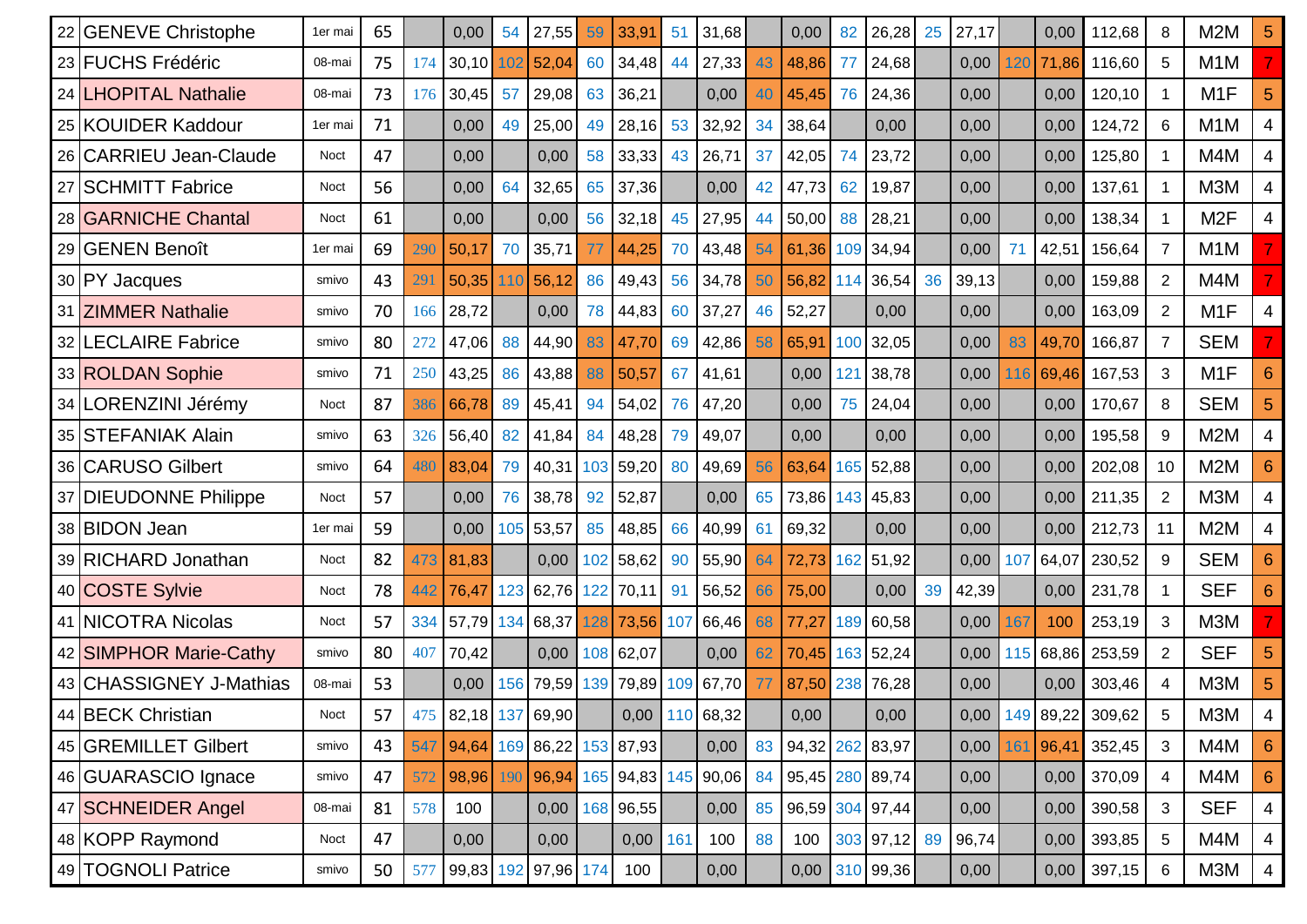# **courses**

| 50 HOTTE Yohan      | 1er mai     | 90 |     | 0,52  |    | 4,08            | 8  | 4,60     |    | 0,00      |    | 0,00  | 0,00      |    | 0,00  |    | 0,00  | 9,20         | 10 | <b>SEM</b>       | 3 |
|---------------------|-------------|----|-----|-------|----|-----------------|----|----------|----|-----------|----|-------|-----------|----|-------|----|-------|--------------|----|------------------|---|
| 51 AMEN Stéphane    | Noct        | 72 | 34  | 5,88  |    | 4,59            |    | 0,00     |    | 4,35      |    | 0,00  | 0,00      |    | 0,00  |    | 0,00  | 14,82        | 8  | M <sub>1</sub> M | 3 |
| 52 CHATEAUX Guy     | <b>Noct</b> | 65 |     | 0,00  |    | 0,00            |    | 42 24,14 | 31 | 19,25     | 26 | 29,55 | 0,00      |    | 0,00  |    | 0,00  | 72,94        | 12 | M <sub>2</sub> M | 3 |
| 53 CHEMELLO Lorenzo | <b>Noct</b> | 50 |     | 0,00  |    | 0,00            |    | 0,00     | 58 | 36,02     |    | 0,00  | 101 32,37 | 32 | 34,78 |    | 0.00  | 103,18       |    | M3M              | 3 |
| 54 BOUCHER Philippe | smivo       | 69 |     | 0,00  |    | 0,00            |    | 0,00     | 34 | 21,12     | 36 | 40,91 | 0,00      |    | 0,00  | 72 |       | 43,11 105,14 |    | M <sub>1</sub> M | 3 |
| 55 ROLDAN Olivier   | 08-mai      | 72 | 79  | 13,67 |    | 0,00            |    | 0,00     |    | 0,00      |    | 0,00  | 122 39,10 |    | 0.00  |    | 70,06 | 122,83       | 10 | M <sub>1</sub> M | 3 |
| 56 RUBIO Jésus      | 08-mai      | 59 |     | 47,58 | 61 | 31,12           | 81 | 46,55    |    | 0,00      |    | 0,00  | 0,00      |    | 0.00  |    | 0,00  | 125,25       | 13 | M <sub>2</sub> M | 3 |
| 57 COUTEAU Jocelyne | 1er mai     | 61 | 314 | 54,33 | 87 | 44,39           |    | 93 53,45 |    | 0,00      |    | 0,00  | 0,00      |    | 0,00  |    | 0,00  | 152,16       |    | M2F              | 3 |
| 58 SCHNEIDER Armand | Noct        | 53 | 49  |       |    | 84,95 113 57,65 |    | 0,00     |    | 142 88,20 |    | 0,00  | 0,00      |    | 0,00  |    | 0,00  | 230,80       | 8  | M <sub>3</sub> M | 3 |

## **Courses**

| $\bullet\bullet\bullet\bullet\bullet\bullet\bullet$ |         |    |      |                                              |                               |      |      |      |      |      |                                               |            |                    |  |
|-----------------------------------------------------|---------|----|------|----------------------------------------------|-------------------------------|------|------|------|------|------|-----------------------------------------------|------------|--------------------|--|
| $59$ TEMPC<br>rancois                               | 1er mai | D4 | 0,00 | $\sim$<br>$\overline{\phantom{a}}$<br>-<br>- | $\overline{A}$<br>$\sim$<br>. | 0,00 | 0,00 | 0,00 | 0,00 | 0,00 | $\Lambda$ $\Lambda$ $\Lambda$ $\sim$<br>t∪.∪∠ | $\sqrt{ }$ | <b>BAOB</b><br>M2M |  |
|                                                     |         |    |      |                                              |                               |      |      |      |      |      |                                               |            |                    |  |

# **Course**

| 60 REMY Jean-Philippe | smivo  | 69 | -85 | 15    | 0,00 | 0,00      | 0,00 | 0,00 | 0,00 | 0,00 | 0,00 | $14.7^{\circ}$ | M <sub>1</sub> M |  |
|-----------------------|--------|----|-----|-------|------|-----------|------|------|------|------|------|----------------|------------------|--|
| 61 GOUMARD Jean-Luc   | smivo  | 56 |     | 38,41 | 0,00 | 0,00      | 0,00 | 0,00 | 0,00 | 0,00 | 0,00 | 38,41          | M <sub>3</sub> M |  |
| 62 METZGER Fabien     | smivo  | 86 | 408 | 70,59 | 0,00 | 0,00      | 0,00 | 0,00 | 0,00 | 0,00 | 0,00 | 70,59          | <b>SEM</b>       |  |
| 63 DI VICOLI Cyril    | smivo  | 74 |     | 89,97 | 0,00 | 0,00      | 0,00 | 0,00 | 0,00 | 0,00 | 0,00 | 89,97          | M <sub>1</sub> M |  |
| 64 LEGUIL Pierre      | 08-mai | 52 |     | 0,00  | 0,00 | 160 91,95 | 0,00 | 0,00 | 0,00 | 0,00 | 0,00 | 91,95          | M <sub>3</sub> M |  |

## **Course**

| 65 MAGANDOUX Aurélie | smivo | 99 | 0,00 | 0,00 | 0,00 | 0,00 | 0,00 | 0,00 | 0,00 | 0,00 | 0,00 | <b>JUF</b> | . . |
|----------------------|-------|----|------|------|------|------|------|------|------|------|------|------------|-----|
|                      |       |    |      |      |      |      |      |      |      |      |      |            |     |
|                      |       |    |      |      |      |      |      |      |      |      |      |            |     |

| <b>ENGE/Co</b><br>$\mathbf{v}$<br><b>'Course</b><br>particip<br><b>Nbre</b><br>' Dal<br>י ברי<br>$\sim$ | __ | . | . . |  |
|---------------------------------------------------------------------------------------------------------|----|---|-----|--|
|                                                                                                         |    |   |     |  |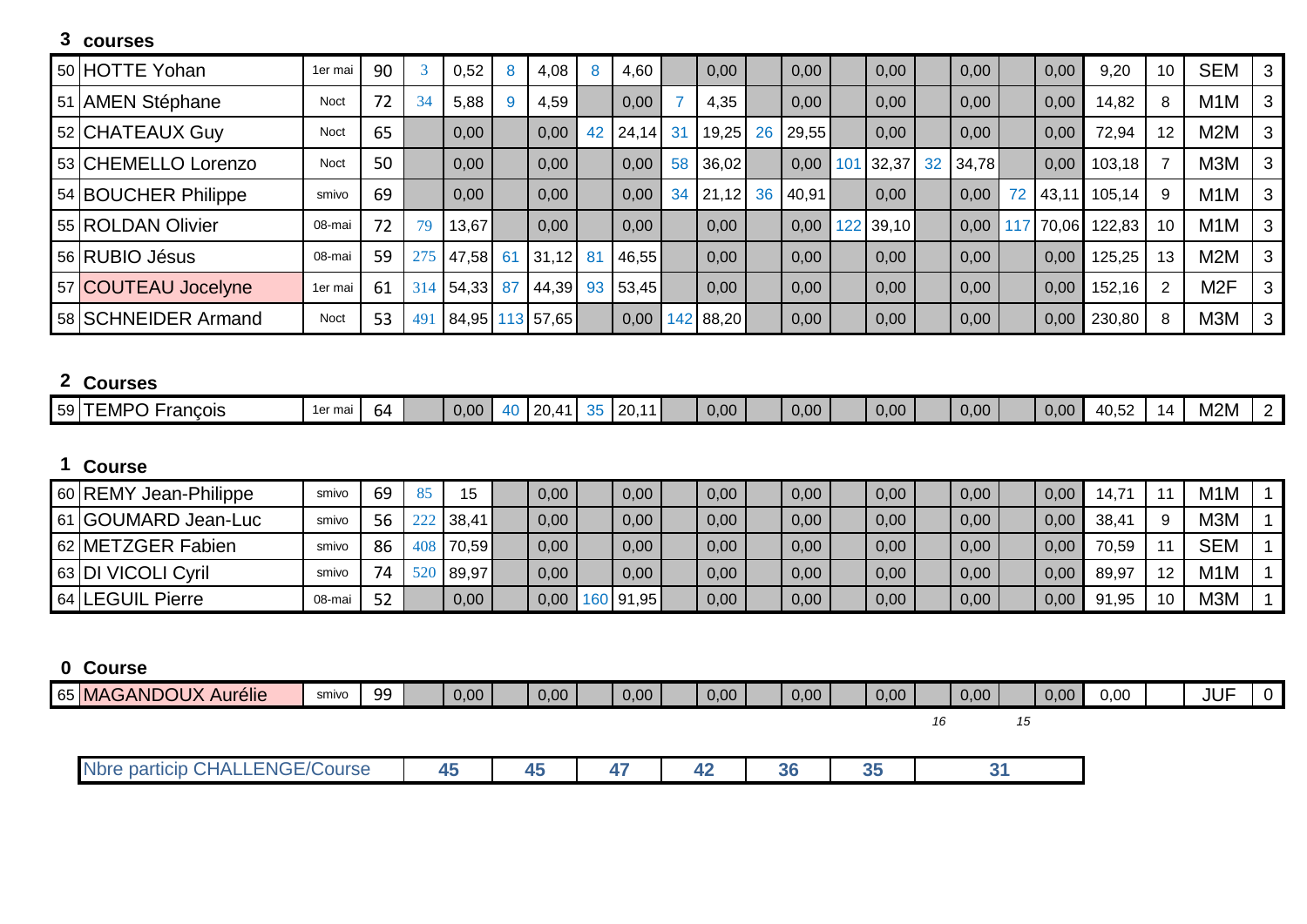### **10 coupes pour le classement par catégorie Par catégorie F**

#### **Scratch Féminin SENIORS F**

|   | 1   LHOPITAL Nathalie      | 120, 10 |   | M <sub>1</sub> F | 115 |
|---|----------------------------|---------|---|------------------|-----|
|   | 2 GARNICHE Chantal         | 138,34  |   | M2F              | 85  |
| 3 | <b>ZIMMER Nathalie</b>     | 163,09  | 2 | M1F              | 75  |
|   | <b>ROLDAN Sophie</b>       | 167,53  | 3 | M1F              |     |
| 5 | <b>COSTE Sylvie</b>        | 231,78  |   | <b>SEF</b>       |     |
| 6 | <b>SIMPHOR Marie-Cathy</b> | 253,59  | 2 | <b>SEF</b>       |     |
|   | <b>SCHNEIDER Angèle</b>    | 390,58  | 3 | <b>SEF</b>       |     |

| 8 COUTEAU Jocelyne  | 152.16 | $M2F$ 3c   |  |
|---------------------|--------|------------|--|
| 9 MAGANDOUX Aurélie |        | $JUF$ $OC$ |  |

#### $\mathbf{Y}$ 1 **COSTE Sylvie** 231,78 2 SIMPHOR Marie-Cathy 253,59 3 SCHNEIDER Angèle 390,58 *4 ROLDAN Sophie 167,53 3 M1F* **MASTER 1 F** Y *5 COSTE Sylvie 231,78 1 SEF* 1 LHOPITAL Nathalie 120,10 *6 SIMPHOR Marie-Cathy 253,59 2 SEF* 2 ZIMMER Nathalie 163,09 *7 SCHNEIDER Angèle 390,58 3 SEF* 3 ROLDAN Sophie 167,53 **MASTER 2 F** *8 <i>CARNICHE Chantal* **138,34**

**Non classées** 2 COUTEAU Jocelyne M2F 2c 3 MAGANDOUX Aurélie JUF 0c

### **Scratch Masculin Par catégorie M**

|    | <b>PARRICO Anthony</b>      | 2,54  |   | <b>SEM</b>       | 155             |                      |       |  |    |                             |        |
|----|-----------------------------|-------|---|------------------|-----------------|----------------------|-------|--|----|-----------------------------|--------|
|    | <b>MAGNIEN Christophe</b>   | 4,47  |   | M <sub>1</sub> M | 115             | <b>CADET M</b>       |       |  |    | <b>MASTERS 3 M</b>          |        |
|    | 3 CABRERA Olivier           | 7,31  |   | <b>SEM</b>       | 85              | <b>COSTE Dylan</b>   | 69,14 |  |    | <b>SCHMITT Fabrice</b>      | 137,61 |
|    | 4 SCHNEIDER Nicolas         | 8,07  | 3 | <b>SEM</b>       | 75              |                      |       |  |    | <b>DIEUDONNE Philippe</b>   | 211,35 |
|    | 5 SCHAAF Thomas             | 17,89 |   | <b>ESM</b>       | 50 <sup>°</sup> | <b>ESPOIR M</b>      |       |  |    | <b>NICOTRA Nicolas</b>      | 253,19 |
|    | 6   LEROY Olivier           | 30,23 |   | M <sub>1</sub> M |                 | <b>SCHAFF Thomas</b> | 17,89 |  | 4  | <b>CHASSIGNEY J-Mathias</b> | 303,46 |
|    | <b>DUMON Aymeric</b>        | 33,23 |   | <b>SEM</b>       |                 | 2 GLAD Louis         | 38,62 |  | 5  | <b>BECK Christian</b>       | 309,62 |
|    | 8   VIDEMONT Francis        | 33,86 |   | M2M              |                 | 3 SEMROUNI Yanis     | 49,24 |  | 6  | <b>TOGNOLI Patrice</b>      | 397,15 |
|    |                             |       |   |                  |                 |                      |       |  |    |                             |        |
|    | 9 GLAD Louis                | 38,62 |   | <b>ESM</b>       |                 |                      |       |  |    |                             |        |
|    | 10 COSTE Christophe         | 38,91 |   | M1M              |                 |                      |       |  |    |                             |        |
|    | 11 OLIVERI Enzo             | 42,13 |   | M2M              |                 |                      |       |  |    | <b>MASTERS 4 M</b>          |        |
| 12 | <b>BOURGASSER Guillaume</b> | 47,63 |   | <b>SEM</b>       |                 |                      |       |  |    | <b>CARRIEU Jean-Claude</b>  | 125,80 |
|    | 13 SEMROUNI Yanis           | 49,24 |   | <b>ESM</b>       |                 |                      |       |  | 2  | PY Jacques                  | 159,88 |
|    | 14 SCHUMACHER Alain         | 67,60 |   | M <sub>1</sub> M |                 |                      |       |  | 3  | <b>GREMILLET Gilbert</b>    | 352,45 |
|    | 15 COSTE Dylan              | 69,14 |   | <b>CAM</b>       |                 |                      |       |  |    | <b>GUARASCIO Ignace</b>     | 370,09 |
| 16 | <b>BIGOT François</b>       | 74,89 | 3 | M2M              |                 |                      |       |  | 5. | <b>KOPP Raymond</b>         | 393,85 |
|    | <b>GOETZ Claude</b>         | 83,95 |   | M2M              |                 |                      |       |  |    |                             |        |
| 18 | <b>DRIANT Pascal</b>        | 92,22 |   | M2M              |                 |                      |       |  |    |                             |        |

| $55^{\circ}$            |                 |       |                    |
|-------------------------|-----------------|-------|--------------------|
| $\sqrt{5}$              | <b>CADET M</b>  |       | <b>MASTERS 3 M</b> |
| $\overline{\mathbf{5}}$ | 1 COSTE Dylan   | 69,14 | <b>SCHM</b>        |
| $\overline{5}$          |                 |       | <b>DIEUD</b>       |
| 50                      | <b>ESPOIR M</b> | ы     | <b>NICOT</b>       |

|   | <b>SCHMITT Fabrice</b>      | 137,61 |
|---|-----------------------------|--------|
| 2 | <b>DIEUDONNE Philippe</b>   | 211,35 |
| 3 | NICOTRA Nicolas             | 253,19 |
| 4 | <b>CHASSIGNEY J-Mathias</b> | 303,46 |
| 5 | <b>BECK Christian</b>       | 309,62 |
| ี | <b>TOGNOLI Patrice</b>      | 397,15 |

# **MASTERS 4 M** 1 CARRIEU Jean-Claude 125,80 14 GREMILLET Gilbert 352,45 4 GUARASCIO Ignace 370,09 16 BIGOT BIGOT **Francisco Francisco 393,85**